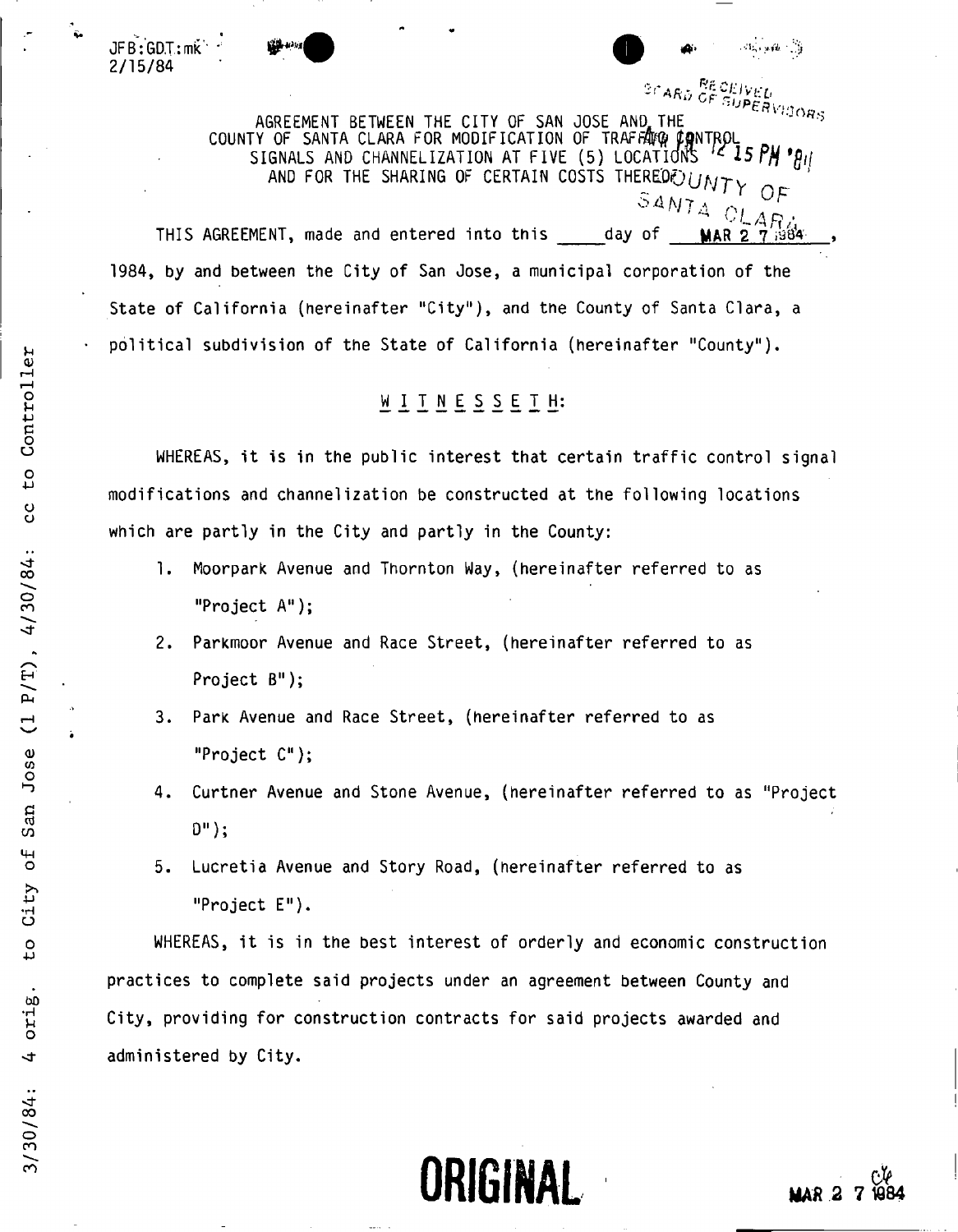NOW, THEREFORE, for and in consideration of their mutual promises, covenants and agreements, and subject to the terms, conditions and provisions hereinafter set forth, the parties hereto do hereby agree as follows:

1. Scope of Projects: The scope of said projects consists of the necessary channelization and installation of traffic signal modifications at the aforementioned intersections.

2. Public Hearings Environmental Documents: City shall conduct all public hearings and shall prepare all environmental documents that may be required for said projects by existing legislation.

3. Plans, Specifications and Estimates: City shall prepare or cause to be prepared, plans, specifications and estimates for said projects and shall submit said plans, specifications and estimates for said projects to the County for County's approval.

4. Sharing of Costs: County agrees to pay a share of the construction costs of each project proportional to the extent of the project lying within County jurisdiction as of the date of advertising for construction bids. Retroactive changes in jurisdictional boundaries made after said date shall not alter the County's respective project shares. County's project shares shall be as follows:

| "Project A":    | 37.50% |
|-----------------|--------|
| "Project $B$ ": | 50.00% |
| "Project C":    | 50.00% |
| "Project D":    | 33.33% |
| "Project E":    | 25.00% |

(2)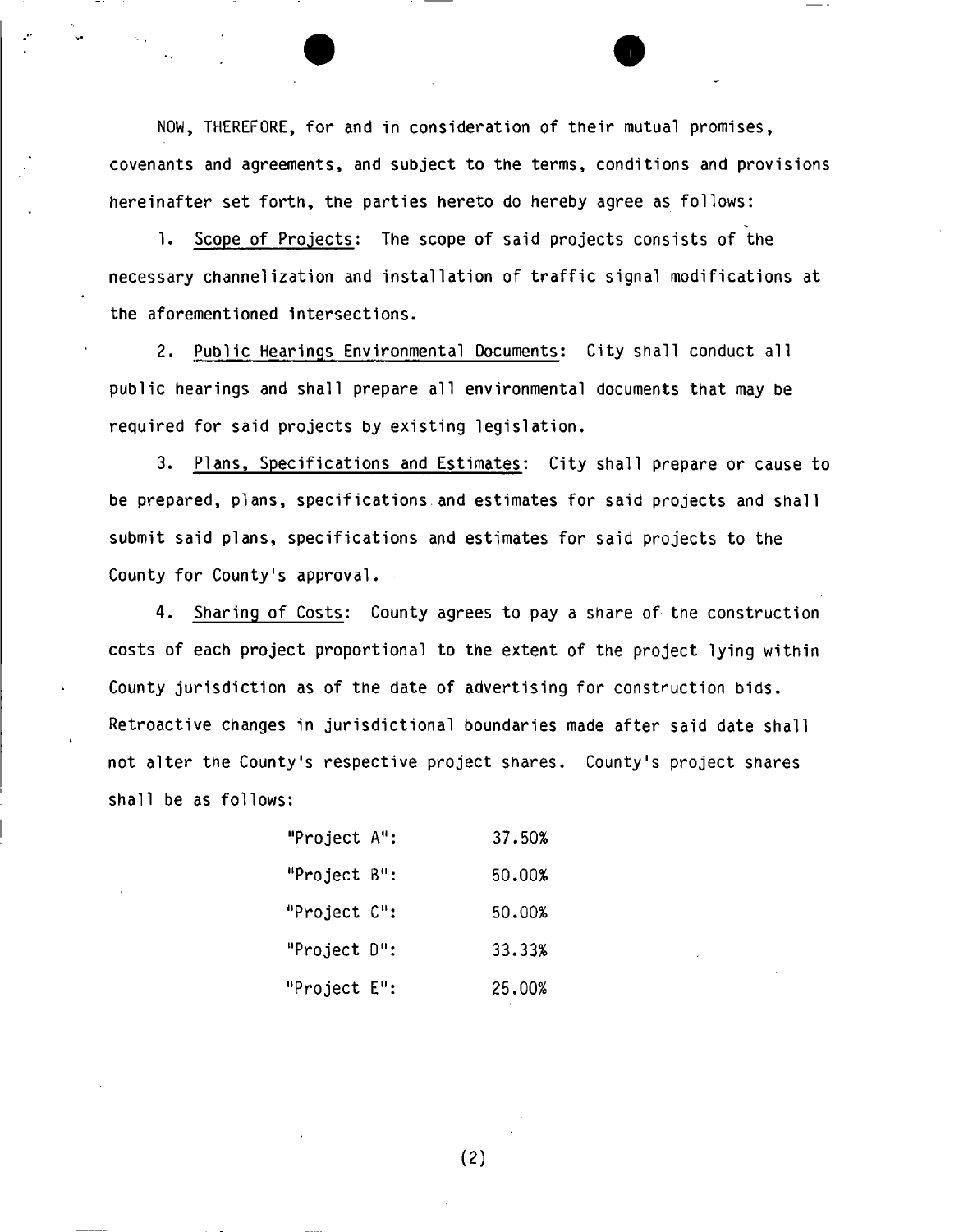5. Prepayment: Upon approval of plans and specifications for the projects by County, County shall pay to City upon demand the sum of Forty-Six Thousand Dollars (\$46,000.00), said sum being the estimated total County share of construction costs for said projects. County estimated share of construction costs is distributed among the projects as follows:

| "Project A": | \$9,000  |
|--------------|----------|
| "Project B": | \$6,000  |
| "Project C": | \$20,000 |
| "Project D": | \$8,000  |
| "Project E": | \$3,000  |

6. Award of Contracts: After County has approved the plans and specifications for the projects, City shall, subject to the provisions of Paragraphs 7, 12 and 14 hereof, advertise for bids for construction of said projects, award contracts therefor and supervise the construction thereof to completion.

7. Maximum County Participation: County's share of construction costs shall not exceed a total of Sixty Five Thousand Dollars (\$65,000.00).

8. Construction Costs: As used in this Agreement, the term "construction costs of a project" shall mean the sum total of all construction costs and expenditures made by City and County in connection with the project including, but not limited to, engineering costs and expenses, costs and expenses of preparation of plans and specifications, costs and expenses for inspection, publication, advertising and printing, that portion of the costs of the construction contract awarded by City which is allocable to the construction of said project, costs of extra work for the project authorized by City and County, and costs of all materials furnished by City allocable to the project not included in the contract price of said construction project.

(3)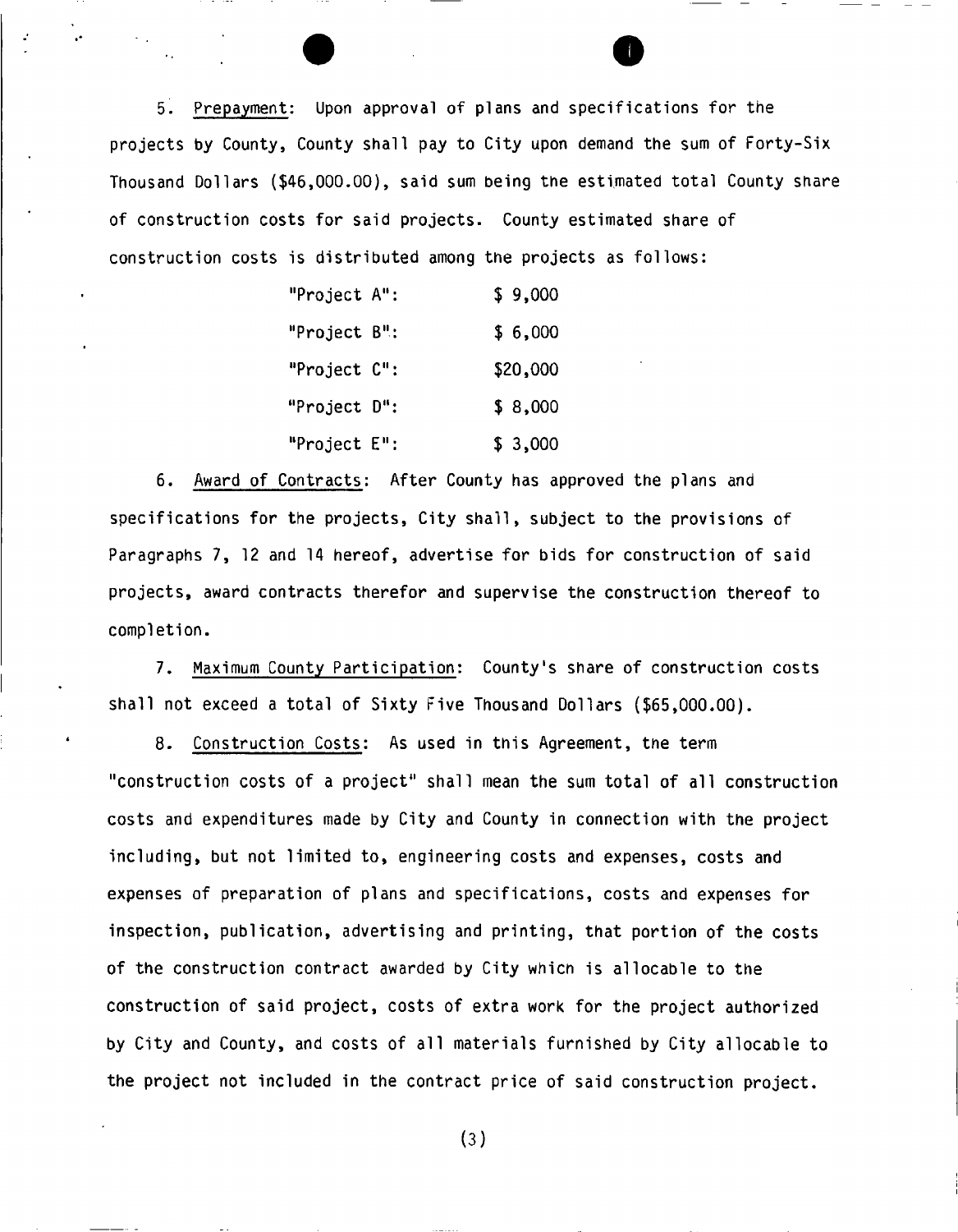9. Final Accounting: Upon completion of a particular project, City shall pay the final construction costs of said project and shall prepare and furnish to County a final accounting of the total costs of said project.

10. Adjustment of Costs: In the event that said final accounting shows that the estimated share paid by County to City pursuant to Paragraph 5 hereof is more than County's agreed percentage share of the construction cost of a particular project as outlined in Paragraph 4 hereof, City shall forthwith refund to County the difference. In the event that said final accounting shows that the said estimated share paid by County to City pursuant to Paragraph 5 hereof is less than County's agreed percentage share of the construction costs of a particular project as outlined in Paragraph 4 hereof. County shall forthwith pay to City the difference, provided that in no event shall County be required to contribute more than Sixty Five Thousand Dollars  $($ \$65,000.00) for its share of all projects.

11. Maintenance: Upon completion of a particular project, said project shall be operated and maintained by the City. The operation and maintenance costs for said project shall be apportioned between City and County pursuant to the existing operation and maintenance agreement, covering such project.

12. Administering Agent: In the exercise of this Agreement, San Jose shall be the administering agency and, as such, shall possess all powers common to both City and County which may be necessary to effectuate the purpose of this Agreement, subject only to the manner of exercise of such powers provided herein and the restrictions imposed by law upon City in the exercise of such powers.

13. Hold Harmless: It is mutually understood and agreed:

(a) That neither County, nor any officer or employee thereof, shall be responsible for any damage or liability occurring by reason of anything

(4)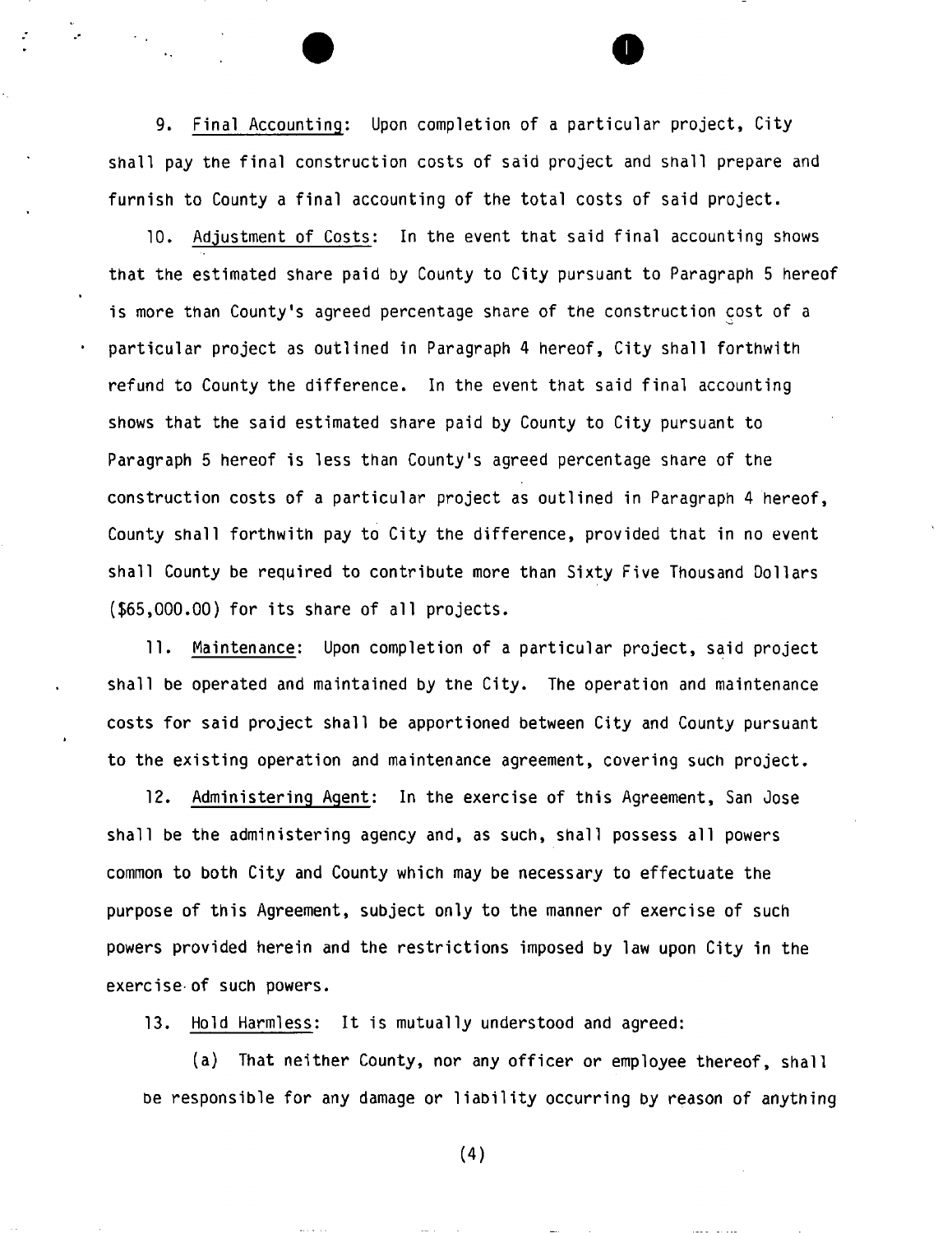done or omitted to be done by City under or in connection with any work, authority or jurisdiction delegated to City under this Agreement. It is also understood and agreed that, pursuant to Government Code Section 895.4, City shall fully indemnify and hold County harmless from any liability imposed for injury (as defined by Government Code Section 810.8) occurring by reason of anything done or omitted to be done by City under this Agreement under or in connection with any work, authority or jurisdiction delegated to City under this Agreement.

(b) That neither City, nor any officer or employee thereof, shall be responsible for any damage or liability occurring by reason of anything done or omitted to be done by County under or in connection with any work, authority or jurisdiction delegated to County under this Agreement. It is also understood and agreed that, pursuant to Government Code Section 895.4, County shall indemnify and hold City harmless from any liability imposed for injury (as defined by Government Code Section 810.8) occurring by reason of anything done or omitted to be done by County under or in connection with any work, authority or jurisdiction delegated to County under this Agreement.

14. Termination: The terms of this Contract shall be void with respect to any project for which a construction contract is not awarded prior to December 31, 1984 and any sums paid by County to City, pursuant to Paragraph 5 herein, with respect to said project shall be forthwith refunded, except that City's accrued construction costs for said project, if any, shall be deducted from such sum to be refunded to County according to the respective sharing of costs as provided in Paragraph 4.

(5)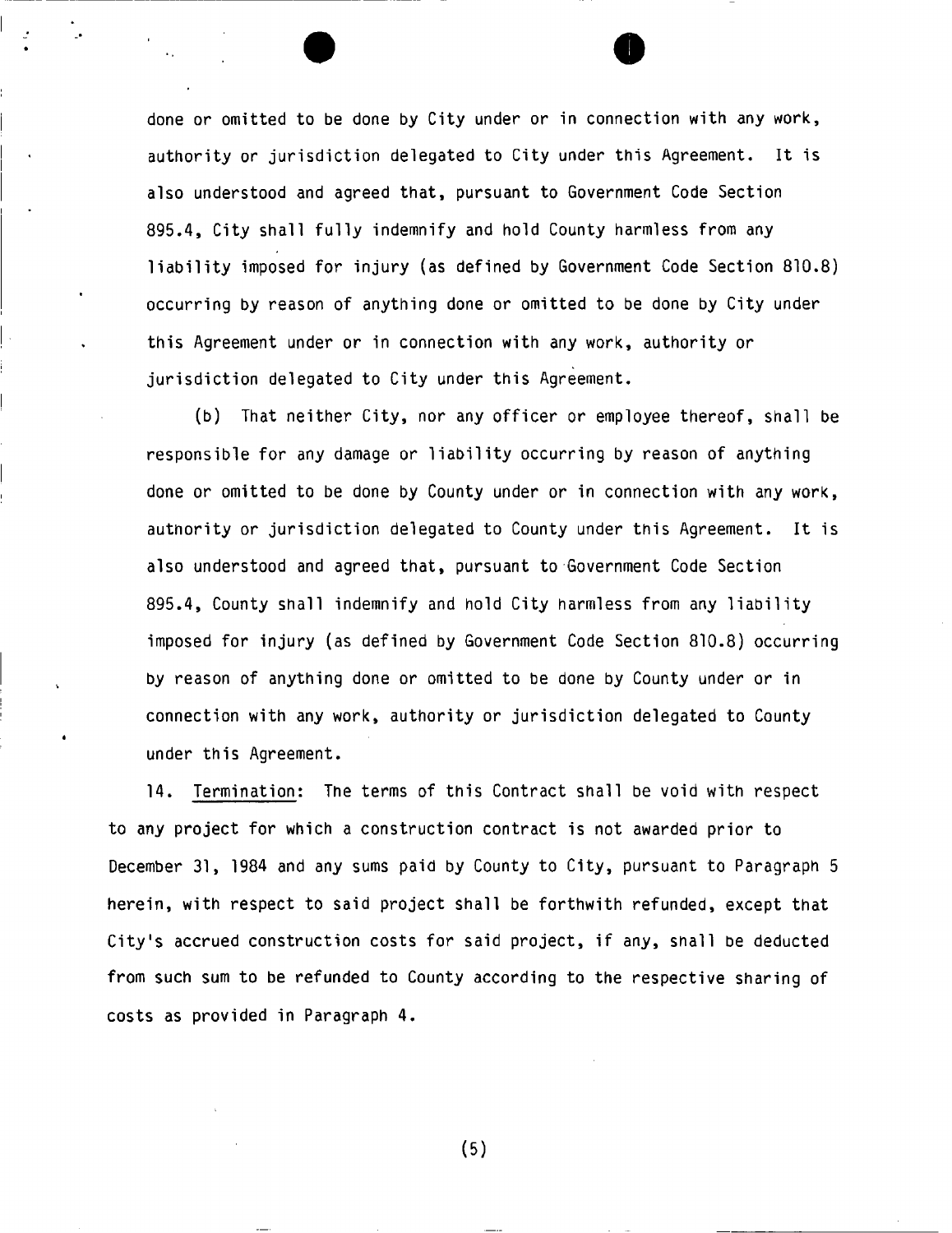15, Acquisition of Property: It is understood and agreed that the project is totally within existing right-of-way and no property acquisition or dedication is necessary.

Ý.

WITNESS THE EXECUTION HEREOF the day and year first hereinabove set forth. APPROVED AS TO FORM: CITY OF SAN JOSE, a municipal

Clarence J. Shuh

General Deputy City Attorney

ATTEST

Helen E. Jackson, City Clerk

corporation

rnies/ **Shomas McEnery VA40R** 'City'

COUNTY OF SANTA CLARA, a political subdivision of the State of California

APPROVED AS TO FORM: and  $\sqrt{2\pi a\ln b}$ 

County Counsel

ATCEST: *CJLA,* \

Donald M. Rains, Clerk Board of Supervisors

0508o

 $By$ 

Chairperson, Board of Supervisors **Zoe**  gunty"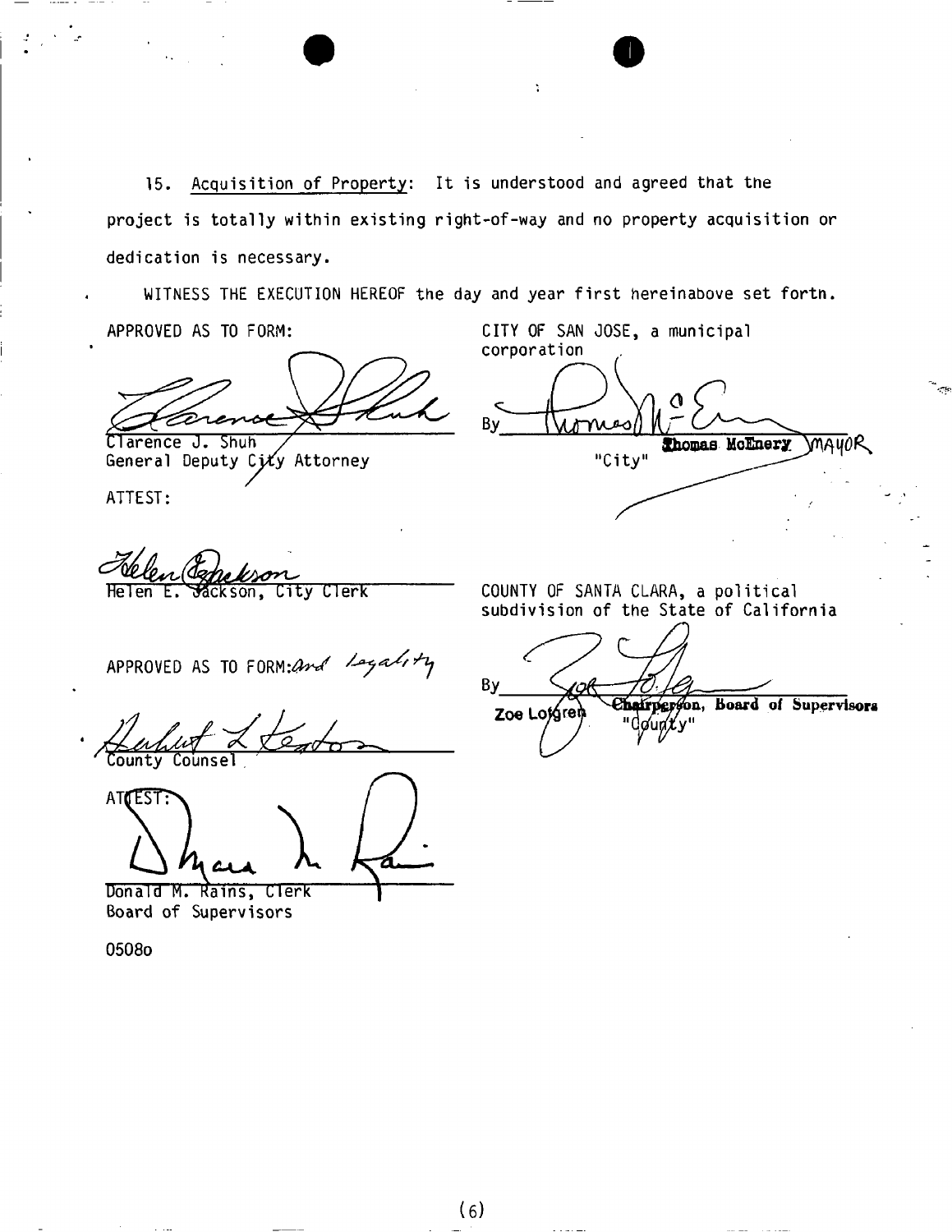| County of Santa Clara                                                           |                                           | <b>Trensportation Agency</b><br>1555 Berger Drive<br>San Jose, California 95112 |
|---------------------------------------------------------------------------------|-------------------------------------------|---------------------------------------------------------------------------------|
| California                                                                      |                                           |                                                                                 |
| Prepared by R.J. McBeath<br>Reviewed by <u>Montini</u><br>Submitted by Graebner | TRANSMITTAL MEMORANDUM<br>Page $1$ of $2$ | S.D.<br>March 8, 1984<br>DATE:                                                  |
| COUNTY BOARD OF SUPERVISORS:                                                    | Agenda Date March 27, 1984                | Item No.                                                                        |
| TRANSIT DISTRICT BOARD:                                                         | Agenda Date                               | Item No.                                                                        |
| TRANSPORTATION COMMISSION:<br>LOU MONTINI, Assistant Director<br>FROM:          | Agenda Date                               | Item No.                                                                        |

# **SUBJECT: COST SHARING AGREEMENT BETWEEN THE CITY OF SAN JOSE AND THE COUNTY OF SANTA CLARA FOR THE MODIFICATION OF TRAFFIC CONTROL SIGNALS AND CHANNELIZATION AT FIVE (5) LOCATIONS**

## **RECOMMENDED ACTION:**

**Approval of the attached City of San Jose/County of Santa Clara Cost Sharing Agreement which provides for traffic signal modifications at five (5) locations (Moorpark/Thornton, Parkmoor/Race, Park/Race, Curtner/Stone and Lucretia/Story) is recommended.** 

#### **FISCAL IMPLICATIONS:**

**Sufficient funds have been included in the current (FY 83-84) budget (0023-6412-2893) to provide the estimated maximum County share cost of \$65,000.00 total for five (5) locations. The total estimated cost of the project is \$112,000.00.** 

#### **REASONS FOR RECOMMENDATION:**

**Traffic signal modification at the specified locations has been warranted by the City of San Jose for these Joint Jurisdictional intersections. These projects are high on the City's Priority List.** 

#### **BACKGROUND:**

**The subject agreement was prepared by the City of San Jose and forwarded the County for execution. This agreement has been approved by both the City Attorney and County Counsel's office.** 

|             | APPROVED: LOURECTOR LM |                                                                    |
|-------------|------------------------|--------------------------------------------------------------------|
| Q)<br>1.308 |                        | N COUNTY EXECUTIVE _____ ORIGINAL<br>An Equal Opportunity Employer |